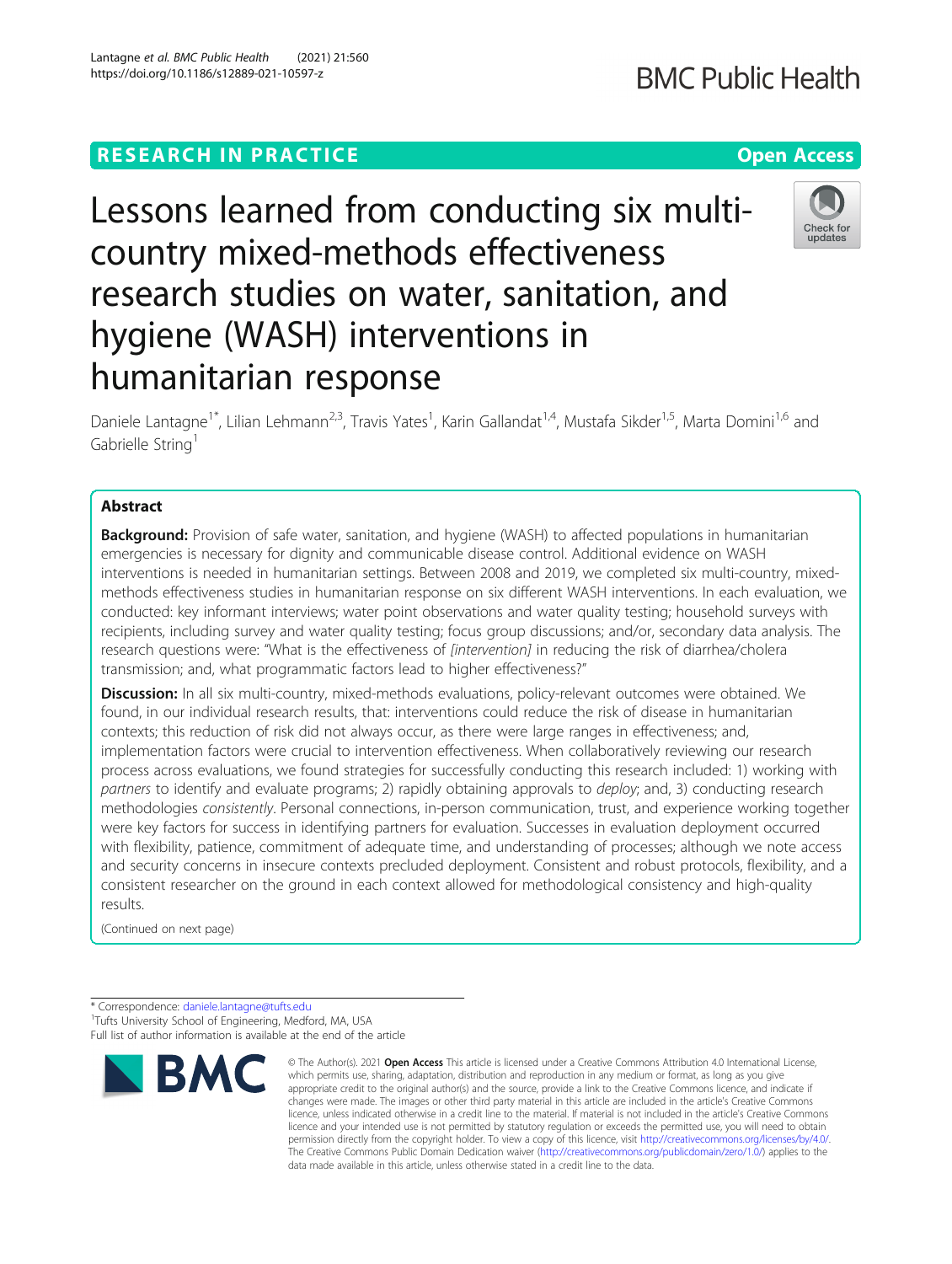### (Continued from previous page)

**Conclusions:** In conclusion, we have found multi-country, mixed-methods results to be one crucial piece of the WASH evidence base in humanitarian contexts. This is particularly because evaluations of reductions in risk from real-world programming are policy-relevant, and are directly used to improve programming. In future, we need to flexibly work with donors, agencies, institutions, responders, local governments, local responders, and beneficiaries to design safe and ethical research protocols to answer questions related to WASH interventions effectiveness in humanitarian response, and, improve WASH programming.

Keywords: Effectiveness research, Ethics, Humanitarian response, Operational research, Water, sanitation and hygiene

# Background

Humanitarian emergencies are occurring at increasing rates and affecting greater numbers of people  $[1-3]$  $[1-3]$  $[1-3]$  $[1-3]$ . Provision of safe water, sanitation, and hygiene (WASH) to affected populations is necessary for human dignity and communicable disease control [\[4](#page-6-0)–[6\]](#page-6-0). WASH interventions that have been evaluated consistently reduce the risk of disease transmission, and risk of disease, in humanitarian emergencies [[7,](#page-6-0) [8\]](#page-6-0). Program design, community engagement, and beneficiary preferences are important factors to ensure effectiveness.

Overall, there is need to use existing evidence to strengthen policy and practice [\[7](#page-6-0), [8\]](#page-6-0), while simultaneously strengthening the evidence base [[9](#page-6-0)]. Methodologies recommended for strengthening the evidence base are: 1) testing interventions in the laboratory for efficacy in ideal circumstances across defined test conditions; 2) field testing using multi-country, mixed-methods evaluations to determine if (and under what conditions) interventions can be effective; and, 3) for efficacious and effective interventions, conducting health impact and cost-effectiveness evaluations [[10\]](#page-6-0).

The goal of multi-country, mixed-methods research is to determine effectiveness by evaluating the same intervention, using the same methodology, across different contexts. The research questions asked in our studies were: "What is the effectiveness of [intervention] in reducing the risk of diarrhea/cholera transmission; and, what programmatic factors lead to higher effectiveness?"

To date, we have completed six multi-country, mixed-methods effectiveness studies in humanitarian response (Table [1\)](#page-2-0), on: 1) distributions of household water treatment (HWT) [[11\]](#page-6-0); 2) installation of source-based chlorination water treatment (Dispensers) [[12\]](#page-6-0); 3) development of Water Safety Plans (WSPs) [[13\]](#page-6-0); 4) spraying household surfaces with chlorine to prevent ongoing transmission of cholera (household spraying)  $[14]$  $[14]$  $[14]$ ; 5) trucking water to an affected population (water trucking) [[15\]](#page-6-0); and, 6) stationing a worker dispensing chlorine into water collection containers at water sources (bucket chlorination) (manuscript in preparation).

Effectiveness was defined as measures of risk reduction using consistent outcomes (e.g. reductions of E. coli in stored household water, reductions of V. cholerae on household surfaces, knowledge gained by beneficiaries, and/or meeting international standards for water quantity/quality). Please note these outcomes are not direct health impacts; interventions with successful risk reduction could be further evaluated for health impact.

The mixed-methods tools used in the evaluations were consistent within each evaluation and included: 1) key informant interviews with program managers, implementers, and staff, followed by qualitative analysis; 2) water point observations and water quality testing; 3) initial and/or follow-up household surveys with recipients, including water quality testing for free chlorine residual (FCR) and E. coli of stored untreated and treated waters, or surfaces for V. cholerae; 4) focus group discussions with beneficiaries; and/or, 4) secondary analysis of program monitoring and/or cost data.

In all six multi-country, mixed-methods evaluations, policy-relevant outcomes were obtained. We found: interventions could reduce the risk of disease in humanitarian contexts; this reduction of risk did not always occur, as there were large ranges of effectiveness; and, implementation factors were crucial to intervention effectiveness [\[11](#page-6-0)–[15\]](#page-6-0) (manuscripts in preparation). Please note that, to generate this manuscript of lessons learned from the process of conducting multi-country, mixedmethods evaluations, the lead investigators and researchers of the six studies met, discussed, and wrote up these lessons learned collaboratively.

# **Discussion**

# Scientific importance of research

The scientific importance of multi-country, mixedmethods research is in evaluating actual WASH interventions in real time in real-world settings, which are often very different from controlled, laboratory settings. Additionally, real-world settings include evaluations of actual humanitarian response programming, which may be different from development or routine programming. Findings are then disseminated through peer-reviewed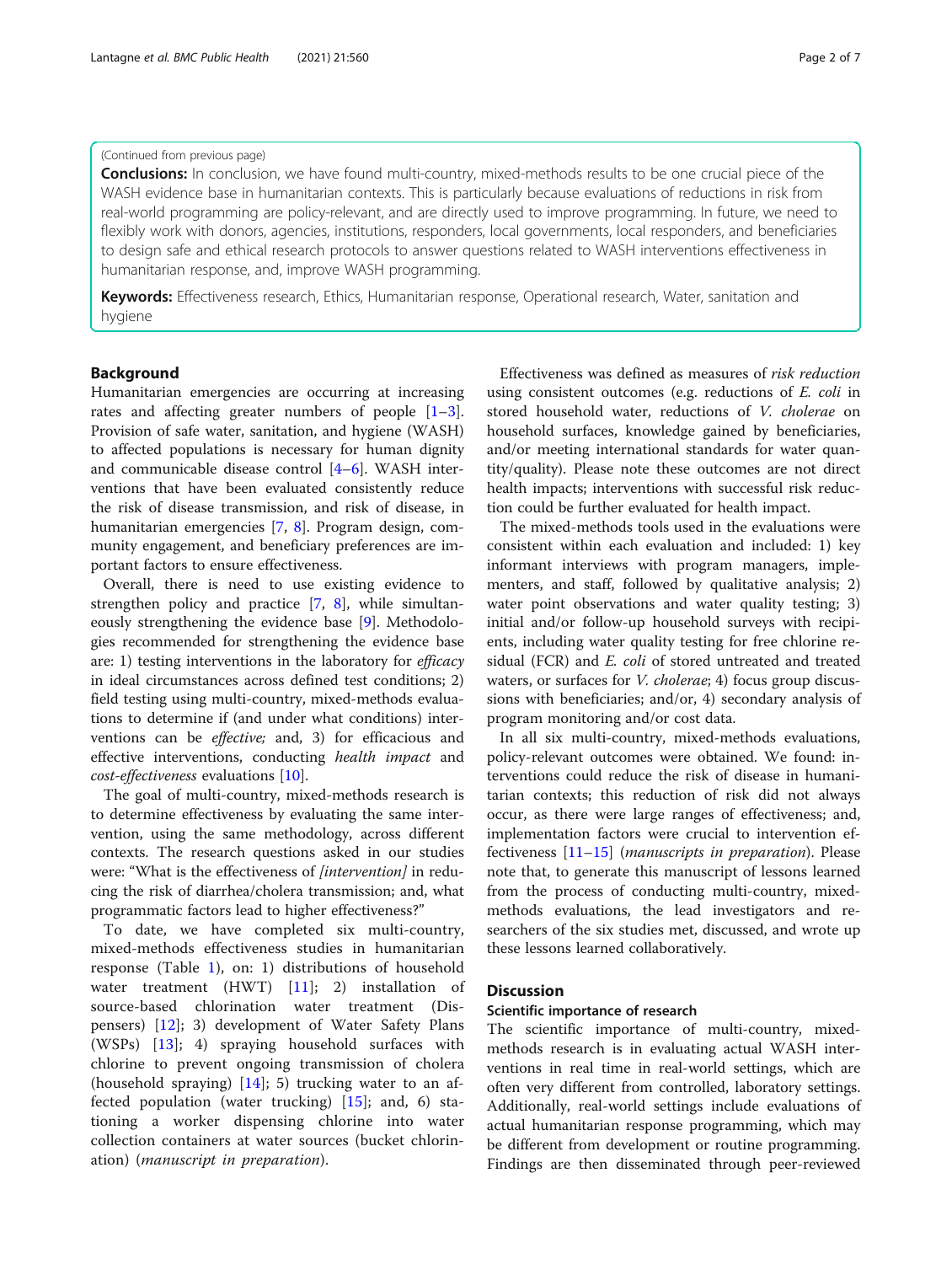|                             | <b>HWT</b>                                  | <b>Dispensers</b>                                    | Water<br>Safety<br>Plans                                                                                                                                                                                                                                                           | Household Spraying Water Trucking Bucket Chlorination |                                     |                                                            |
|-----------------------------|---------------------------------------------|------------------------------------------------------|------------------------------------------------------------------------------------------------------------------------------------------------------------------------------------------------------------------------------------------------------------------------------------|-------------------------------------------------------|-------------------------------------|------------------------------------------------------------|
| Years Data<br>Collected     | 2008-2010                                   | 2011-2013                                            | 2015-2017                                                                                                                                                                                                                                                                          | 2017-2019                                             | 2017-2019                           | 2017-2019                                                  |
| Donor                       | <b>UNICFF</b><br>Oxfam                      | <b>BMGF</b>                                          | <b>UNICEF</b>                                                                                                                                                                                                                                                                      | R <sub>2</sub> H <sub>C</sub>                         | <b>OFDA</b>                         | OFDA/R2HC                                                  |
| Countries<br>evaluated      | Haiti<br>Kenya<br>Indonesia<br>Nepal        | <b>DRC</b><br>Haiti<br>Sierra Leone Senegal          | <b>DRC</b><br>Fiji<br>India<br>Vanuatu                                                                                                                                                                                                                                             | <b>DRC</b><br>Haiti<br>Mozambique                     | <b>CXB</b><br><b>DRC</b>            | <b>CXB</b><br><b>DRC</b><br>Haiti<br>Mozambique<br>Nigeria |
| Emergency<br>type           | Acute:<br>earthquakes,<br>cholera, flooding | Acute:<br>cholera, food insecurity                   | a                                                                                                                                                                                                                                                                                  | Fndemic and<br>epidemic cholera<br>settings           | Long-term,<br>recurring,<br>refugee | Recurring, long-term con-<br>texts and acute outbreak      |
| Criteria for<br>evaluation  | HWT in acute                                | Criteria defined in initial<br>meeting               | WSP with<br><b>UNICEF</b>                                                                                                                                                                                                                                                          | Any implemented program                               |                                     |                                                            |
| Partners<br>(planned)       | Determined after<br>arrival                 | Set in grant, provided<br>funding for implementation | <b>UNICEF</b><br>partners                                                                                                                                                                                                                                                          | Pre-selected partners,<br>also open to all            | Open, any<br>OFDA country           | Pre-selected and open to<br>any OFDA countries             |
| Ethics<br>(Institutional)   | Pre-approval at<br><b>LSHTM</b>             | Pre-approval at<br><b>IPA</b>                        | SBER pre-review of protocol and tools, modifications submitted to Committee by<br>country, re-reviewed, final approval after local approval via formal SBER review<br>process or review or (if not available/appropriate) by qualified personnel who pro-<br>vided letter obtained |                                                       |                                     |                                                            |
| Ethics (local)              | Not required<br>during this time            | Not required<br>during this time                     |                                                                                                                                                                                                                                                                                    |                                                       |                                     |                                                            |
| Research<br>budget<br>(USD) | $\sim$ 300.000                              | ~800,000                                             | $\sim$ 150.000+ $\sim$ 90.000                                                                                                                                                                                                                                                      |                                                       | ~100.000                            | ~190,000                                                   |

#### <span id="page-2-0"></span>Table 1 Information on six multi-country, mixed-methods evaluations

a Study was not originally specific to humanitarian contexts, however, DRC was a long-term emergency, Fiji/Vanuatu recovering from acute emergencies, and Fiji/ India/Vanuatu contexts planning for future climate emergencies

manuscripts, reports to donors/partners within 30–60 days, implementation manuals, conference presentations, technical memorandum, fact sheets, and webinars. Our experience is evaluation results are desired by implementers, as they are directly used to improve programming.

For example, HWT intervention efficacy is well established in the laboratory setting [[16\]](#page-6-0), and in development-context health impact studies [[17](#page-6-0)]. Our multi-country, mixed-methods research filled an important gap: is HWT effective in humanitarian response? Results were incorporated into the SPHERE Handbook guidelines for the humanitarian sector as guidance, and with a decision tree; it is now commonly accepted that HWT distribution without beneficiary training is ineffective [[18\]](#page-6-0). Effectiveness studies (unlike laboratory, or some health impact studies) must be conducted in actual humanitarian response programs to: account for contextual factors that influence effectiveness; and, convince results users of the applicability to humanitarian response.

Because multi-country, mixed-methods research is based on evaluating actual programming across contexts, strategies for conducting the process of this research include: 1) working with partners to identify and evaluate

programs; 2) rapidly obtaining approvals to deploy to evaluation contexts; and, 3) implementing research methodologies consistently. Each is further described below.

#### Partnerships

Across the six evaluations, different modalities were used to determine evaluation partners (Table 1), including: identifying partners after deployment (HWT), working with pre-selected partners who received subcontracts to implement programs to be evaluated (Dispensers), identifying partners through donors (WSPs), pre-identifying potential partners while also leaving open evaluations to any partner (household spraying and bucket chlorination), or evaluating any program in a donor-approved country (water trucking and bucket chlorination).

In all cases, the main mechanism to connect researchers to programs to be evaluated was personal connections, often mediated through the United Nations WASH Cluster platform, international agencies such as UNICEF, donors, and personal meetings in informal locations such as conferences and hotels. Challenges included difficulties coordinating among international and local partner office objectives, and identifying appropriate programs with pre-selected partners (in the Dispensers evaluation, one pre-selected partner returned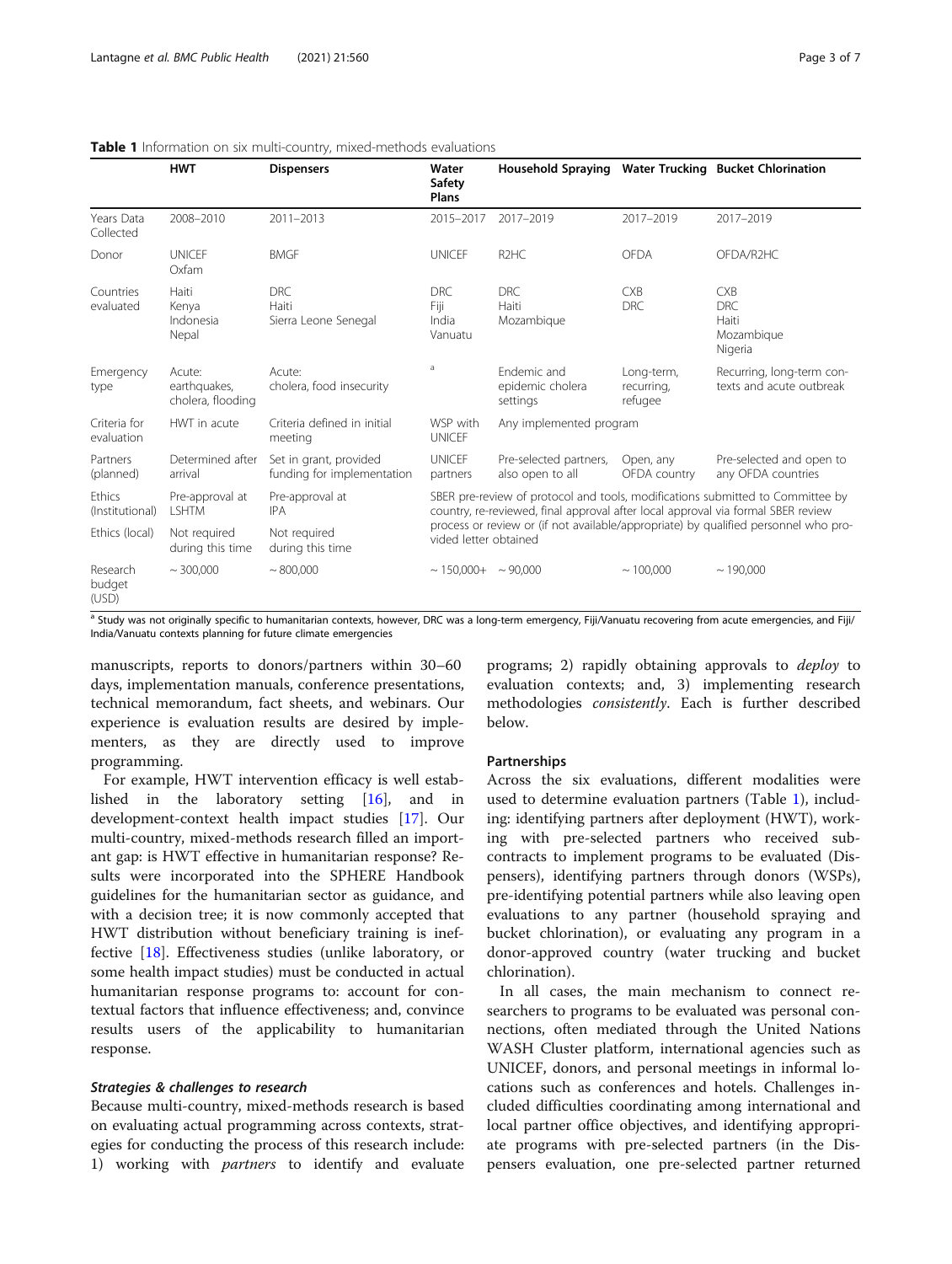funding because implementation was not possible). Key factors for success in identifying evaluation partners were personal connections, in-person communication, trust, and experience working together. For example, inperson meetings at conferences and personal introductions were critical to identifying programs to evaluate.

# Rapid deployment after emergencies

In 2008, for the HWT evaluation, the deployment process was to: submit an ethics board protocol for preapproval for four to-be determined contexts; communicate with donors to determine when to deploy; and, deploy to responses, identify partners conducting distributions, finalize study design based on programs implemented, translate and finalize study tools, and complete data collection. On the researchers' part, this required flexibility, an acceptance of risk in deploying to contexts with unknowns, thinking-on-your-feet adaptation, and the ability to rapidly develop on-the-ground partnerships.

Over the last decade, significant protections have been established for conducting research in humanitarian response. These protections are important, and have research consequences. In 2017–2019 the deployment process was: institutional ethics pre-approval of a template protocol; identification of specific programs to evaluate (as described above in partnerships); and, contacting programs to obtain specific information necessary for approvals at institutional, responder, local, and donor levels, including: institutional (security clearance, full ethics review of final evaluation tools); responder (ethics review, approval layers); local government (ethics approvals, visa, importation of sampling equipment in checked baggage); and, donor (approval of deployment). Coordinating this approval process chain required  $\sim$  3 months of researcher time, in addition to responder time.

These approval processes impacted research. For the HWT work, and Dispenser and WSP evaluations, evaluated contexts were diverse, and included acute onset emergencies. In the water trucking, household spraying, and bucket chlorination evaluations, we sought to work within the new approval processes by: 1) developing prereviewed 'shell' protocols that could be rapidly adapted for final ethics approval; 2) working with an extensive list of contacts (as described above) to continuously monitor responses that might meet inclusion criteria; 3) pre-obtaining local ethics approvals in likely countries; and, 4) having staff available to deploy at all times.

Despite these ameliorations, we were unable to deploy to a number of contexts, including a: cholera outbreak in Niger (local responder did not know local ethics process during short program implementation timeframe); cholera outbreak in DRC (denied by institutional security); household spraying and water trucking during a cholera outbreak in Nigeria (local ethics process takes 6–8 months, longer than program implementation timeframe); water trucking programs in Uganda and other countries (not allowable under donor mandate); and, water trucking in Indonesia and evaluations in Cox's Bazar (visa restrictions for international researchers/responders). Overall, context diversity was reduced in water trucking, bucket chlorination, and household spraying evaluations, where approval processes made it challenging to quickly deploy, particularly to acute emergencies. As such contexts evaluated were more stable, accessible, long-term, protracted contexts where crises could be predicted and approval processes begun in advance. Additionally, in three individual evaluations, the approvals processes delayed deployment, and researchers arrived near program end, or, in one case, after program end. The focus on research in stable contexts is a limitation of humanitarian response research [\[19](#page-6-0)], as data from those potentially most impacted is not obtained.

Flexibility allowed us to overcome some of these challenges and complete evaluations. For example, a Bangladeshi Ph.D. student in the group completed all evaluations in Cox's Bazar; bucket chlorination in the Nigeria cholera outbreak was evaluated 1 year later than initially planned in the next cholera season; and, more experienced personnel traveled to more insecure contexts.

While some components of this process evolution seemed crucially important, particularly incorporation of local ethical approvals, other components were processoriented. For example, institutional distinction between post-doctoral scholars and Ph.D. students in travel clearances is not appropriate, and the fifth institutional ethics review of the same protocol highlights the need for streamlining. All research described herein is minimal risk, and, interestingly (except for one responding organization) we only received administrative comments from ethics review boards, we never received comments related to protecting human subjects.

There are also gaps and unintended consequences in this set of regulatory processes. For example, there is no specific training for ethical review boards for emergency-affected populations, and review does not always incorporate adequate protections for this population, including: the required standard written consent form can intimidate respondents (leading to the question of whether requesting a waiver of consent or verbal consent is more ethically appropriate); there is insufficient consideration of respondent mental health; and, national ethics review boards may not be appropriate to review protocols for refugee populations hosted in their country. Furthermore, emergency-affected populations should be considered vulnerable in ethical review.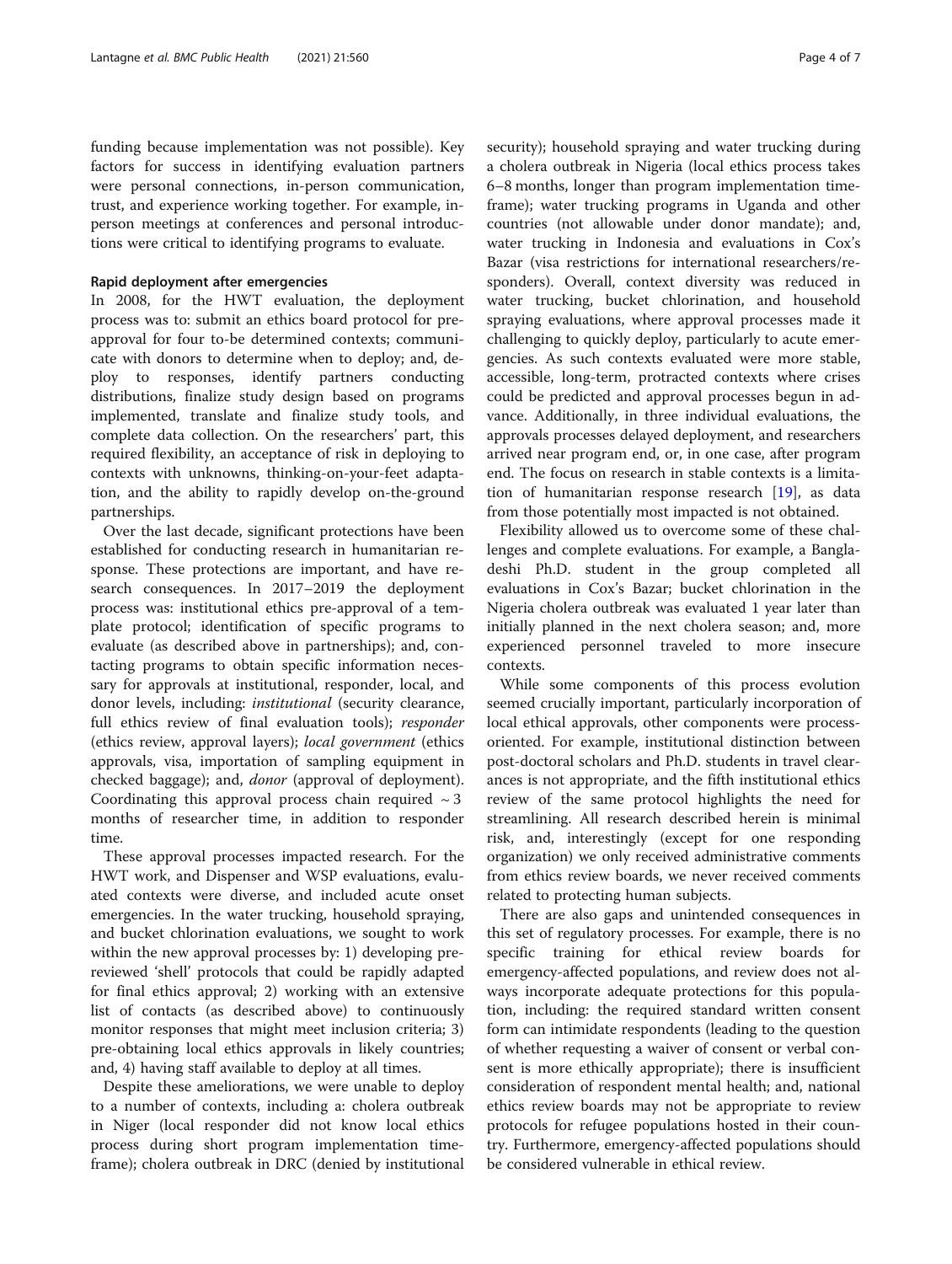Additionally, there is insufficient training related to mental health needs of research staff who work in humanitarian response settings. The personal and mental health impacts on humanitarian responders are well established [\[20](#page-6-0)]. However, the cumulative impact of intense, short-term deployments in humanitarian response contexts, and the physical and mental health needs of local staff (who are often part of the affected population), are often not sufficiently addressed. Moreover, while security protocols are well established for international staff, they are often insufficient for local staff.

Overall, lessons learned in deployment came with lack of processes aligning. Successes in deployment occurred with flexibility, patience, commitment of adequate time, and understanding of processes. Additionally, despite increased regulation over the last decade, there are significant gaps in protecting affected populations, researchers, and local staff.

#### Methodological challenges and consistency

Across all evaluations, as described above, the benefit of mixed-methods methodology is the use of consistent and systematic research design, activities, tools, and outcomes across contexts. This allows: a broad range of data to be collected; and, data triangulation to generate both research results and general, policy-relevant recommendations.

Furthermore, given the diversity of data collected, if a particular data type could not be collected in a certain context it was not a critical loss. For example: 1) microbiological sampling could not be conducted in the extremely remote data collection site in Nepal-HWT study, FCR data was used instead; 2) informants in KIIs in Cox's Bazar did not allow recording of interviews, and notes taken during the conversation by the researcher were analyzed; 3) water truckers did not allow the researcher into their truck, and researchers followed trucking routes in a chase car; and, 4) due to security, it was not possible in some contexts to return to households to conduct follow-up visits.

Across all six multi-country, mixed-methods evaluations, the actual systematic, consistent protocol was viewed as a best-case, ideal, and as much of the protocol was completed as was possible given the local contextual factors. In all six examples of multi-country, mixedmethods results, sufficient data to make policy and programmatic recommendations were obtained. While sometimes results were unexpected, or not anticipated by the program/donor; the consistency and diversity of the methodology ensured that each evaluation produced relevant results.

Methodological challenges were also overcome by having a consistent researcher on the ground in each context. In other studies, providing research protocols to different institutions in different locations without significant training and day-to-day oversight from a consistent person led to small day-to-day decision-making that diverged the studies, and comparability and crosscontext outcomes and impacts were lost. Thus, it is necessary for consistent research staff presence in the field to make the day-to-day decisions and ensure the details align across contexts.

#### Summary

As recipients of limited research dollars for humanitarian response research, it is important to ask what are the most efficient, cost-effective, and ethical means to complete WASH research in humanitarian contexts? To answer this larger question, some questions to ask ourselves are: Who determines the research questions, to ensure that results maximally inform policy and future implementations? Should this research be in the academic space or at responder/NGO level? Should Ph.D. students complete this research or not? What is acceptable risk for a researcher, how is that risk mitigated, and who makes that decision? Is it necessary to fly one (international) researcher into each context to ensure consistency? Could protocols be sent to local institutions and completed locally? What is the role of local capacity building in evaluations of short-term humanitarian response programs? What are alternatives to multicountry, mixed-methods research? If multi-country, mixed-methods research continues to be conducted, what are the pre-requisites to completing it?

As the WASH humanitarian response sector continues to evolve, these questions are being answered. Almost universally, WASH humanitarian response donors are moving toward requiring partnerships between research and response organizations for funded evaluations. Increasingly, and particularly with European donors, partnerships with Southern institutions are also required, and funding for Ph.D. students is unallowable. In research budgets, including funding for trainings, capacity building, and dissemination activities is encouraged. On the positive side, these donor-led decisions reduce the 'research savior complex', and lead to more experienced researchers completing research in conjunction with long-term local researchers. On the negative side, the barrier to entry to humanitarian research is higher, and contexts most in need may be left out. While presenting multi-country, mixed-methods results at a conference, a question we received from a qualified, prestigious researcher was "how did you DO this?" When we answered, they replied, "I would like to do this research, but cannot manage all these logistics".

A common modality for global health research, and humanitarian research in more stable contexts, is for an international academic institution, an international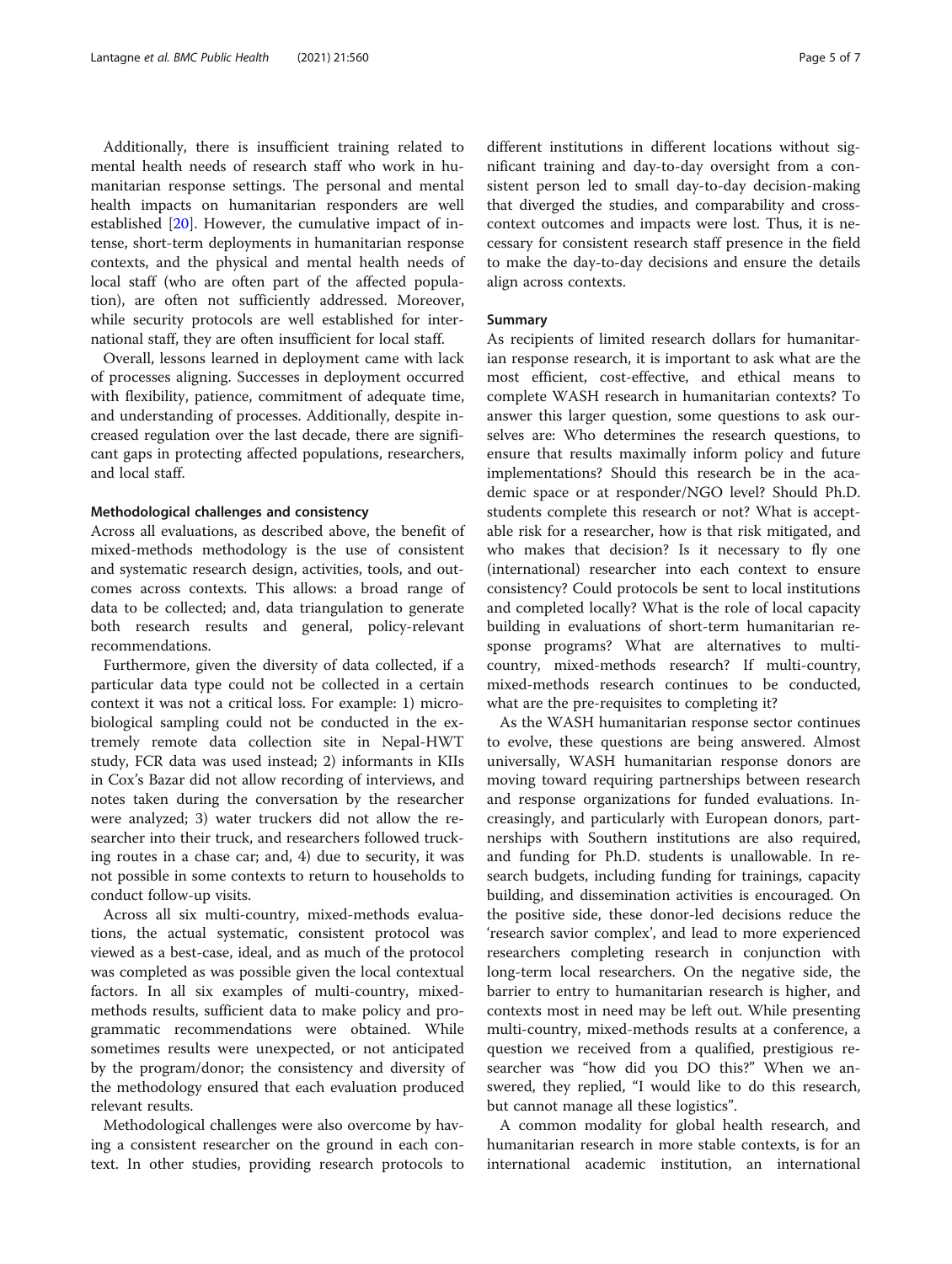response organization, a local response organization, and a local research university to work together. However, there are large questions about how to complete research in countries: in conflict (e.g. Syria, Yemen); where the local government is not supportive of the affected population (e.g. Myanmar); where unexpected rapidonset emergencies occur; where local academic institutions have been destroyed, are not able to work with external partners, or do not have the capacity to conduct research; and, where the local approval processes may not adequately protect a community hosted within their borders.

In addition to completing multi-country, mixedmethods evaluations as described herein, our group at Tufts has had success in completing work in contexts that have the potential to be left out of research including: mixed-methods evaluation protocols on interventions within one country (Haiti, Cox's Bazar), which simplified IRB and security logistics considerably [\[21](#page-6-0)]; working with UNICEF and (for security reasons, unnamed) local partners to analyze effectiveness data collected within Syria with enumerators trained over WhatsApp and data sent across the border via cell phone [[22](#page-6-0), [23\]](#page-6-0); analyzing pre-existing data and conducting effectiveness research with IDPs in Myanmar, with the support of the WASH Cluster for visas, travel authorizations, and with the WASH Cluster-established ethics approval board (manuscript in preparation); and, establishing long-term research partnerships with specific response organizations. All of these mechanisms limit the scope of the multi-country, mixed-methods work to a logistically manageable subset of contexts. These factors, including alternative but appropriate ethics review processes that protect the local population, long-term research partnerships, remote data collection (including funding for planning trips in long-term contexts), hosting national Ph.D. students in international institutions, and having arrangements with the WASH Cluster/UN system for visa support, are new methods of WASH humanitarian response research likely to increase in the future.

The evolution in humanitarian response research over the last decade was needed, and this evolution will continue into the future. Multi-country, mixed-methods research provides crucial policy-relevant and valuable results, and will have a role as an evaluation tool, particularly in intervention assessment. In the end, as researchers, we hold ourselves accountable to the following question: How do we ethically and safely conduct research that protects the local population and gathers data that improves WASH interventions in humanitarian response? The myriad current regulation systems do not lend themselves to holistically keeping this core question at heart in humanitarian contexts; it is the

researcher's responsibility to do this, while also keeping in mind the importance of conducting research with those most in need.

# Conclusions

In conclusion, we have found multi-country, mixedmethods results to be one crucial piece of the WASH evidence base in humanitarian contexts. This is particularly because evaluations of reductions in risk from realworld programming are policy-relevant, and directly used to improve programming. The question moving into the future is how to complete these evaluations ethically while protecting the safety of all involved. As researchers, we cannot ignore populations most in need because it is difficult to coordinate research in these contexts. We need to flexibly work with donors, agencies, institutions, responders, local governments, local responders, beneficiaries, and local researchers to design systematic, consistent, and robust research protocols and continue to develop methods to answer important questions related to WASH interventions effectiveness in humanitarian response, and, improve WASH programming into the future.

#### Abbreviations

BMGF: Bill & Melinda Gates Foundation; CXB: Cox's Bazar Refugee Camp; DRC: Democratic Republic of Congo; HWT: Household Water Treatment; IDPs: Internally Displaced Persons; IPA: Innovations for Poverty Action; LSHT M: London School of Hygiene and Tropical Medicine; OFDA: Office of Foreign Disaster Assistance; R2HC: Research for Health in Humanitarian Response; USD: United States Dollars; WASH: Water, Sanitation, and Hygiene; WHO: World Health Organization; WSP: Water Safety Plans

#### Acknowledgements

We would like to thank our donors (UNICEF, Oxfam, the Bill & Melinda Gates Foundation, the Office of US Foreign Disaster Assistance (OFDA), Research for Health in Humanitarian Crises (R2HC)), local partners and staff, the WASH Cluster, and all respondents who took their valuable time in an humanitarian emergency to answer our questions. We would also like to thank the Fogarty Center at the National Institutes of Health for coordinating this special issue.

#### Authors' contributions

DL wrote the draft version of this manuscript and collated all co-author edits and responses into a final manuscript. DL collected all data and is lead author on the HWT study, she obtained funding and is principal investigator and senior author for the other five studies. LL, EA, and TY collected data and wrote up the Dispensers study, KG collected data and is lead author on the household spraying study, MS collected data and is lead author on the water trucking study and collected data for the bucket chlorination study, and GS collected all data and is lead author on the WSP study and collected data and is lead author for the bucket chlorination study. All co-authors reviewed and approved the final manuscript.

#### Funding

The HWT study was funded by UNICEF and Oxfam, the Dispensers study by The Bill & Melinda Gates Foundation, the Water Safety Plan study by UNICEF/ NYC, the bucket chlorination study by the US Office of Foreign Disaster Assistance (OFDA) and Research for Health in Humanitarian Crises (R2HC), the water trucking study by OFDA, and the household spraying study by R2HC. The Fogarty Center provided funding for writing up this manuscript.